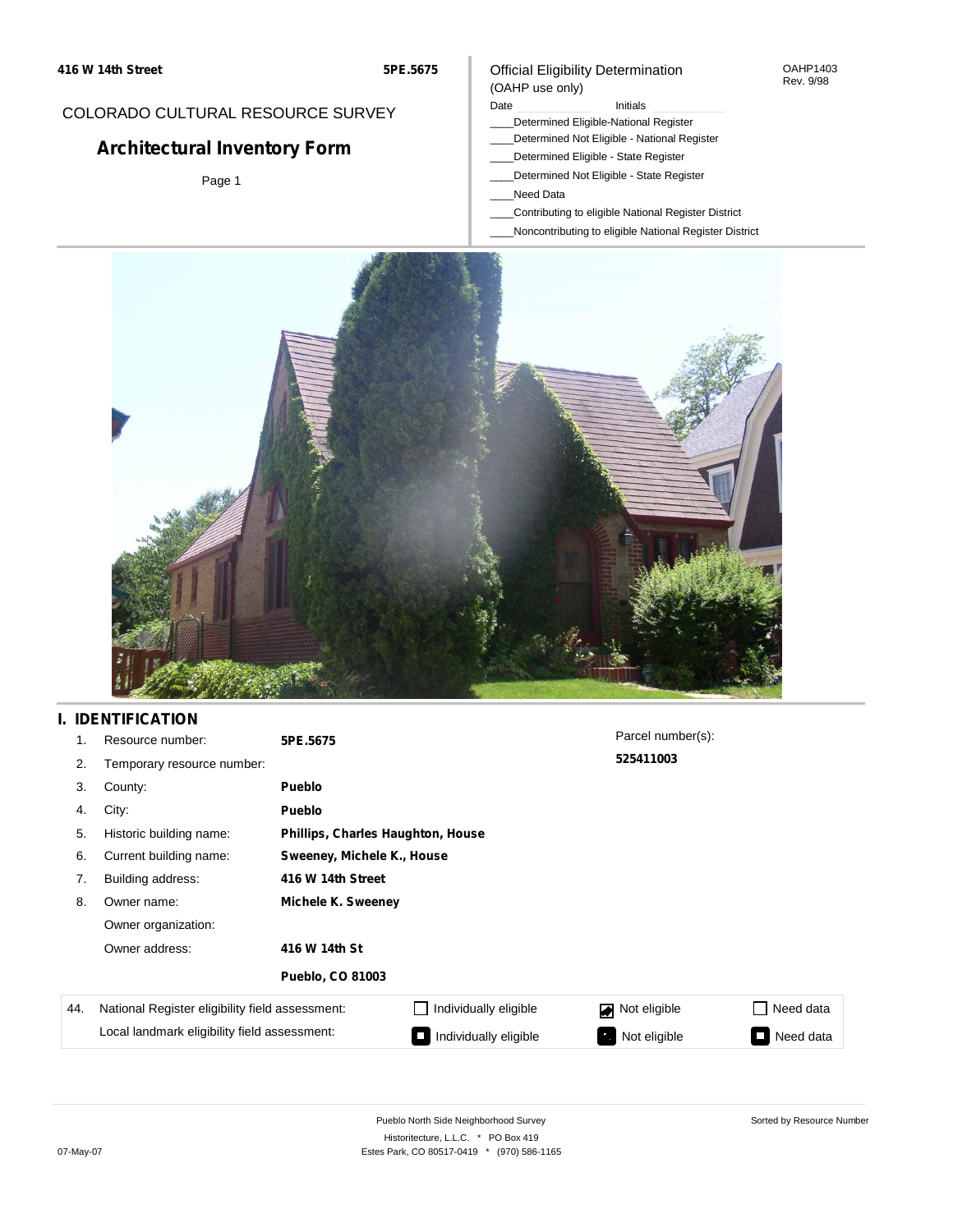Page 2

#### **II. GEOGRAPHIC INFORMATION**

| 9.  | P.M.                                          |    | 6th |    |    | Township:              |                  | <b>20S</b>                      |    |           |           | Range:            | 65W |         |
|-----|-----------------------------------------------|----|-----|----|----|------------------------|------------------|---------------------------------|----|-----------|-----------|-------------------|-----|---------|
|     |                                               | NE | 1/4 | of | NE | 1/4                    | of NW            | 1/4                             | of | <b>SE</b> | 1/4       | of Section        |     | 25      |
| 10. | UTM reference zone:                           |    |     |    |    | 13                     |                  |                                 |    |           |           |                   |     |         |
|     | Easting:                                      |    |     |    |    | 533928                 |                  |                                 |    |           | Northing: |                   |     | 4236710 |
| 11. | USGS quad name:                               |    |     |    |    |                        | Northeast Pueblo |                                 |    |           | Scale:    |                   |     | 7.5     |
|     | Year:<br>1961 (Photorevised 1970 and<br>1974) |    |     |    |    |                        |                  |                                 |    |           |           |                   |     |         |
| 12. | $Lot(s)$ :                                    |    |     |    |    |                        |                  | East 34 feet of Lot 5; Block 25 |    |           |           |                   |     |         |
|     | Addition:                                     |    |     |    |    | <b>County Addition</b> |                  |                                 |    |           |           | Year of addition: |     | 1869    |

13. Boundary description and justification:

The boundary, as described above, contains but does not exceed the land historically associated with this property.

Metes and bounds exist:

П

#### **III. ARCHITECTURAL DESCRIPTION**

| 14. | Building plan (footprint, shape):<br>Other building plan descriptions: | <b>Rectangular Plan</b>              |                       |
|-----|------------------------------------------------------------------------|--------------------------------------|-----------------------|
| 15. | Dimensions in feet (length x width):                                   | 1,294 square feet                    |                       |
| 16. | Number of stories:                                                     | 1                                    |                       |
| 17. | Primary external wall material(s):                                     | <b>Brick</b>                         | Other wall materials: |
| 18. | Roof configuration:<br>Other roof configurations:                      | <b>Gabled Roof/Cross Gabled Roof</b> |                       |
| 19. | Primary external roof material:                                        | <b>Asphalt Roof/Composition Roof</b> |                       |
|     | Other roof materials:                                                  |                                      |                       |
| 20. | Special features:                                                      | Fence                                |                       |
|     |                                                                        | Chimney                              |                       |
|     |                                                                        | Porch                                |                       |

#### 21. General architectural description:

Oriented to the north, this house rests on a concrete foundation, with three-light basement window. A steel hatch, providing access to the coal bunker, opens near the north end of the east elevation. A date forged into it is 1926. A red, raked-brick veneer clads the exterior walls from the foundation to a belt course corresponding to the window sills. A brown-tan, raked brick veneer covers the remainder of the exterior wall surface. Windows are generally 8-light casement, with red-painted wood frames and surrounds. Most have diamond-shaped mesh grilles over them and many flank a central, fixed-frame window. Opening in the rear (south) elevation and the southern portions of the side elevations are 1-over-1-light, double-hung sash windows. A large, 4light, round-arch window opens above a band of casement windows in the north end of the east elevation. Piercing the gables are narrow, round-arch openings hosting louvered vents. The principal doorway opens beneath a round arch in the west side of the front-gabled bay protruding from the east half of the asymmetrical front (north) façade. It hosts a vertical plank door with a single light. A decorative grille is attached over the light. This door is protected behind a wood-frame screen door. Approaching the door is a half-circular, two-step, brick-and-concrete stoop. An engaged chimney and hearth protrudes from the east end of the front (north-facing) gable. Red asphalt shingles cover the steeply pitched, cross-gabled roof. The house lacks overhanging **eaves.**

**NOTE: The rear (south) elevation could not be surveyed due to dense foliage and inaccessibility.**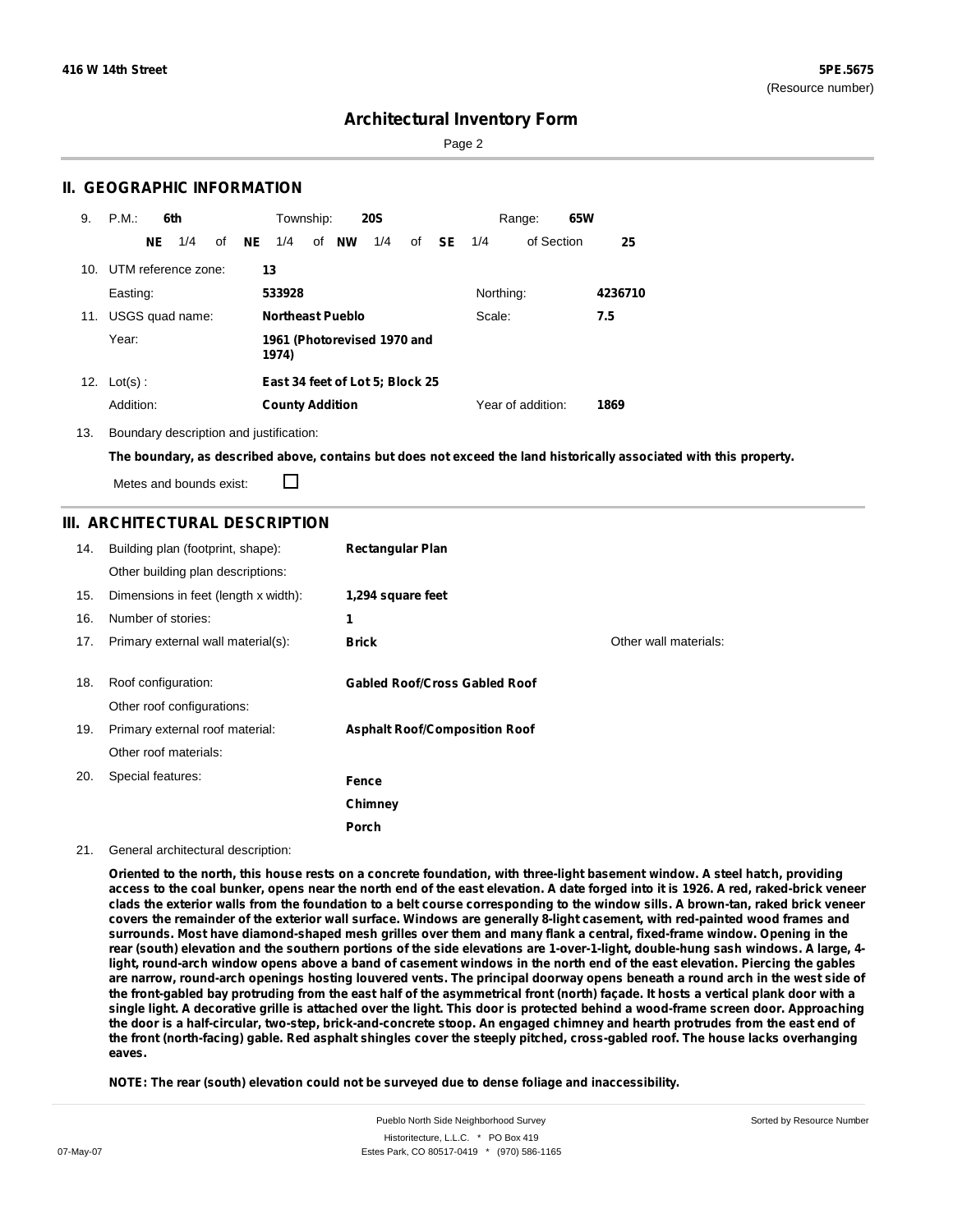Page 3

Architectural style:

22. **Late 19th And 20th Century Revivals/English-Norman Cottage**

Other architectural styles:

Building type:

23. Landscape or special setting features:

This property is located on terrain sloping downward from north to south, with an elevation of around 4,700 feet above mean sea level. The neighborhood features a mixture of small and large, one- to three-story houses and commercial buildings, with some residential and medical-related buildings towering many stories above the rest of the landscape. Setbacks from West 14th Street are generally the same on this block. Directly north across West 14th Street from this property is the Rosemount Mansion, one of the largest houses in Colorado. This property is situated on the south side of West 14th Street, between 410-414 West 14th Street to the east and 420 West 14th Street to west. Grass covers the strip separating the pink sandstone sidewalk from the street. A planted-grass yard, with mature landscaping, covers the property. Vines conceal the northeast **corner of the house.**

24. Associated buildings, features or objects:

| 1: Type:  | Garage                                                                                                                                                                                                                                                                                                                                                                                                                                                                                                                                                                                                                                      |
|-----------|---------------------------------------------------------------------------------------------------------------------------------------------------------------------------------------------------------------------------------------------------------------------------------------------------------------------------------------------------------------------------------------------------------------------------------------------------------------------------------------------------------------------------------------------------------------------------------------------------------------------------------------------|
| Describe: | An unusual single-car garage is built into the slope along an east-west-oriented alley behind<br>(south of) the house. The entirely concrete structure is oriented to the south. Dominating the<br>front (south) and only exposed elevation is a 15-panel, wood, overhead-retractable garage<br>door, painted red. Flanking either side of the door are curved, sandstone retaining walls. A<br>concrete stairwell approaches a small doorway in the garage's west elevation. A gabled<br>structure, covered in red asphalt shingles, shelters the stairwell. The lawn simply extends<br>across the flat roof of the rest of the structure. |

#### **IV. ARCHITECTURAL HISTORY**

| 25. | Date of Construction:      | Estimate:                                                                                                                                                                                                                              | Actual: | 1928 |  |
|-----|----------------------------|----------------------------------------------------------------------------------------------------------------------------------------------------------------------------------------------------------------------------------------|---------|------|--|
|     | Source of Information:     | Pueblo County Office of Tax Assessor. Property information card [internet].                                                                                                                                                            |         |      |  |
| 26. | Architect:                 | unknown                                                                                                                                                                                                                                |         |      |  |
|     | Source of information:     |                                                                                                                                                                                                                                        |         |      |  |
| 27. | Builder:                   | unknown                                                                                                                                                                                                                                |         |      |  |
|     | Source of information:     |                                                                                                                                                                                                                                        |         |      |  |
| 28. | Original Owner:            | <b>Charles Haughton Phillips</b>                                                                                                                                                                                                       |         |      |  |
|     | Source of information:     | Pueblo City Directory. Pueblo, Co.; Salt Lake City; Kansas City, Mo.; and others: R.L. Polk &<br>Co. consulted 1886 through 2003.                                                                                                      |         |      |  |
| 29. | Construction history:      |                                                                                                                                                                                                                                        |         |      |  |
|     |                            | According to Pueblo County Tax Assessor records, this building was constructed in 1928. An analysis of the style, materials,<br>and historical records corroborates this date. It has not been notably altered since its construction. |         |      |  |
| 30. | Location:<br>original      | Date of move(s):                                                                                                                                                                                                                       |         |      |  |
|     | V. HISTORICAL ASSOCIATIONS |                                                                                                                                                                                                                                        |         |      |  |
| 31. | Original use(s):           | <b>Single Dwelling</b>                                                                                                                                                                                                                 |         |      |  |
| 32. | Intermediate use(s):       | <b>Single Dwelling</b>                                                                                                                                                                                                                 |         |      |  |

- 33. Current use(s): **Single Dwelling**
- Site type(s): 34.
- Historical background: 35.

The first owner and resident of this house was Charles Haughton Phillips, a railroad conductor, and his wife, Ruth M. Phillips. Charles Phillips was born in Missouri around 1880. He resided in this house until his death on September 17, 1953. His widow,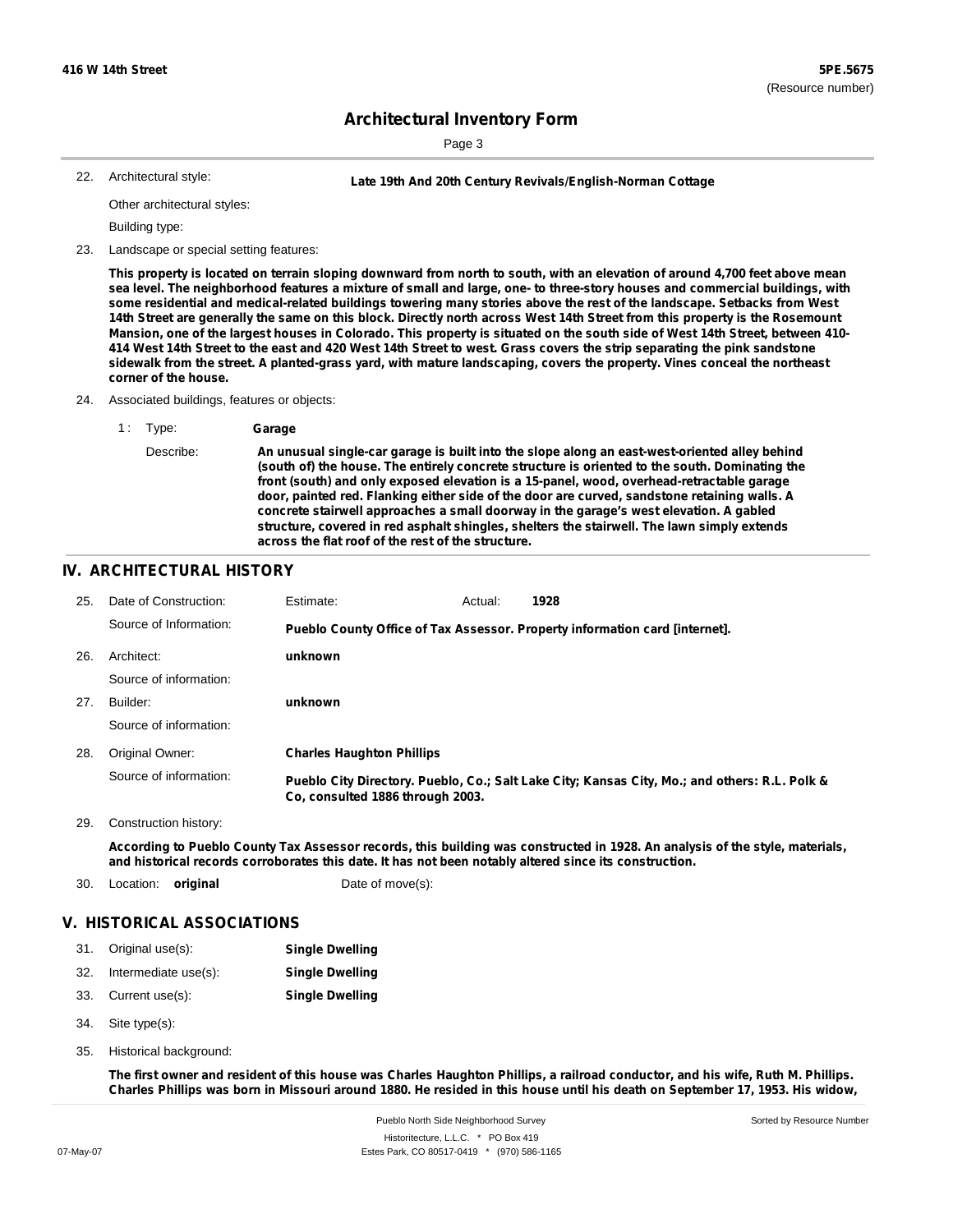Page 4

Ruth, remained here through at least 1960. Michele K. Sweeney, the current owner, purchased the property in 1979.

36. Sources of information:

**Pueblo County Office of Tax Assessor. Property information card [internet].**

**Pueblo City Directory. Pueblo, Co.; Salt Lake City; Kansas City, Mo.; and others: R.L. Polk & Co, consulted 1886 through 2003.**

**Sanborn Fire Insurance Maps (for Pueblo, Colorado). New York: Sanborn Map and Publishing Co., 1883, 1886, 1889, 1893, 1904-05, 1904-51, and 1904-52.**

**U.S. Census of 1910. Precinct 4, Pueblo, Pueblo County, Colorado. Series T624, roll 124, p. 79.**

**"Phillips (Charles Haughton)" [obituary]. Pueblo Chieftain. 19 September 1953, p. 9.**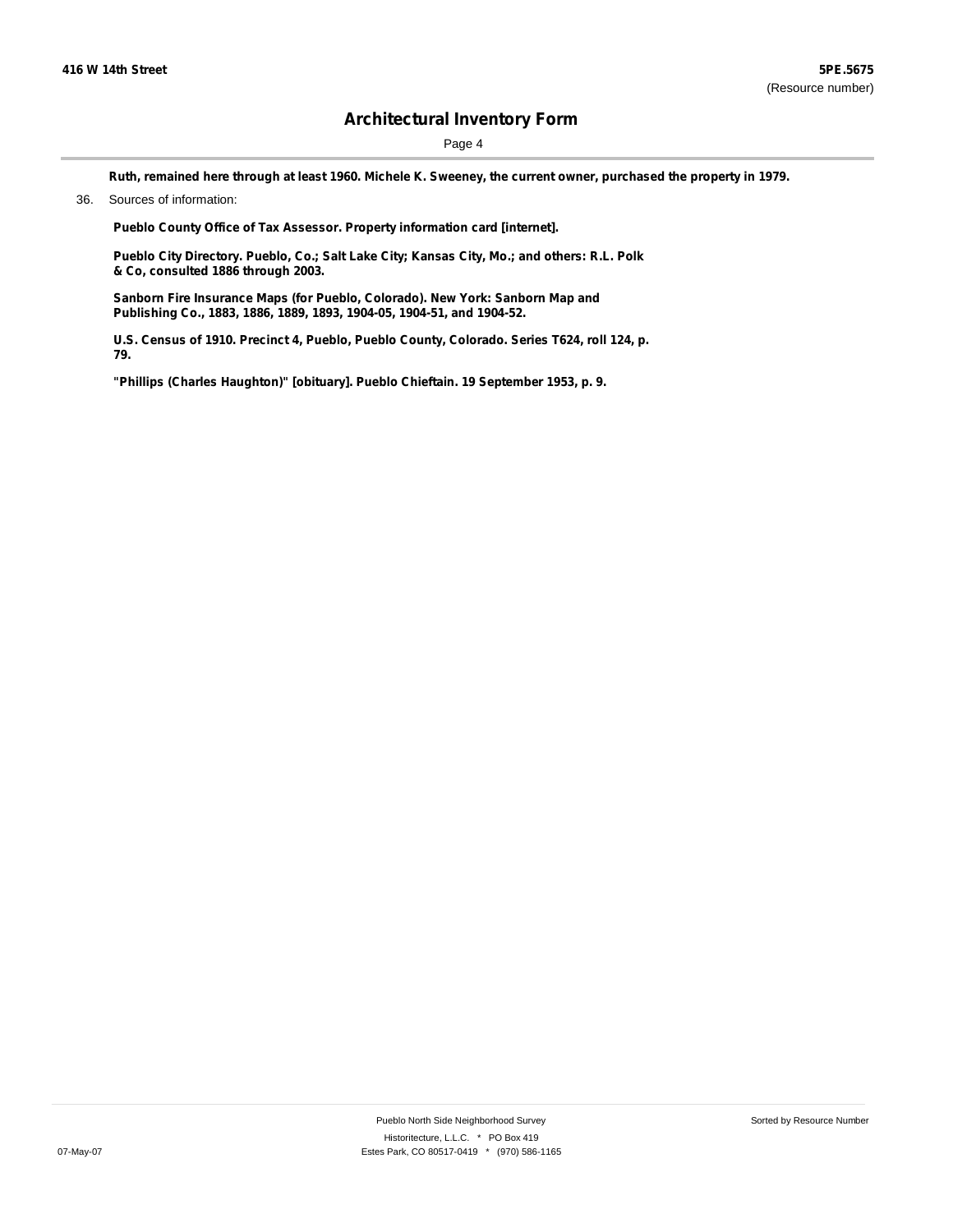$\sim$ 

Sorted by Resource Number

# **Architectural Inventory Form**

Page 5

|     | <b>VI. SIGNIFICANCE</b>                                                                                                                                                                                                                                                          |  |  |  |  |  |  |  |
|-----|----------------------------------------------------------------------------------------------------------------------------------------------------------------------------------------------------------------------------------------------------------------------------------|--|--|--|--|--|--|--|
| 37. | Local landmark designation:<br>Yes $\Box$<br>No.<br>$\mathbf{F}$                                                                                                                                                                                                                 |  |  |  |  |  |  |  |
|     | Designation authority:                                                                                                                                                                                                                                                           |  |  |  |  |  |  |  |
|     | Date of designation:                                                                                                                                                                                                                                                             |  |  |  |  |  |  |  |
| 38. | Applicable National Register criteria:                                                                                                                                                                                                                                           |  |  |  |  |  |  |  |
|     | A. Associated with events that have made a significant contribution to the broad pattern of our history.                                                                                                                                                                         |  |  |  |  |  |  |  |
|     | $\Box$<br>B. Associated with the lives of persons significant in our past.                                                                                                                                                                                                       |  |  |  |  |  |  |  |
|     | C. Embodies the distinctive characteristics of a type, period, or method of construction, or represents the work<br>of a master, or that possess high artistic values, or represents a significant and distinguished entity whose<br>components may lack individual distinction. |  |  |  |  |  |  |  |
|     | D. Has yielded, or may be likely to yield, information important in history or prehistory.                                                                                                                                                                                       |  |  |  |  |  |  |  |
|     | Qualifies under Criteria Considerations A through G (see manual).                                                                                                                                                                                                                |  |  |  |  |  |  |  |
|     | Does not meet any of the above National Register criteria.                                                                                                                                                                                                                       |  |  |  |  |  |  |  |
|     | <b>Pueblo Standards for Designation:</b>                                                                                                                                                                                                                                         |  |  |  |  |  |  |  |
|     | <u>1a. History</u>                                                                                                                                                                                                                                                               |  |  |  |  |  |  |  |
|     | Have direct association with the historical development of the city, state, or nation; or<br>$\overline{\phantom{a}}$ .                                                                                                                                                          |  |  |  |  |  |  |  |
|     | <u>1b. History</u>                                                                                                                                                                                                                                                               |  |  |  |  |  |  |  |
|     | Be the site of a significant historic event; or<br>$\Box$                                                                                                                                                                                                                        |  |  |  |  |  |  |  |
|     | 1c. History                                                                                                                                                                                                                                                                      |  |  |  |  |  |  |  |
|     | Have direct and substantial association with a person or group of persons who had influence on society.<br>$\Box$                                                                                                                                                                |  |  |  |  |  |  |  |
|     | 2a. Architecture                                                                                                                                                                                                                                                                 |  |  |  |  |  |  |  |
|     | Embody distinguishing characteristics of an architectural style or type; or<br>$\Box$                                                                                                                                                                                            |  |  |  |  |  |  |  |
|     | 2b. Architecture                                                                                                                                                                                                                                                                 |  |  |  |  |  |  |  |
|     | Be a significant example of the work of a recognized architect or master builder, or<br>$\mathcal{L}_{\mathcal{A}}$                                                                                                                                                              |  |  |  |  |  |  |  |
|     | 2c. Architecture                                                                                                                                                                                                                                                                 |  |  |  |  |  |  |  |
|     | Contain elements of architectural design, engineering, materials, craftsmanship, or artistic merit which represent a<br>О<br>significant or influential innovation;                                                                                                              |  |  |  |  |  |  |  |
|     | 2d. Architecture                                                                                                                                                                                                                                                                 |  |  |  |  |  |  |  |
|     | Portray the environment of a group of people or physical development of an area of the city in an era of history<br>О<br>characterized by a distinctive architectural style.                                                                                                     |  |  |  |  |  |  |  |
|     | 3a. Geography                                                                                                                                                                                                                                                                    |  |  |  |  |  |  |  |
|     | Have a prominent location or be an established, familiar, and orienting visual feature of the contemporary city, or                                                                                                                                                              |  |  |  |  |  |  |  |
|     | 3b. Geography<br>Promote understanding and appreciation of Pueblo's environment by means of distinctive physical characteristics<br>or rarity; or                                                                                                                                |  |  |  |  |  |  |  |
|     | 3c. Geography                                                                                                                                                                                                                                                                    |  |  |  |  |  |  |  |
|     | Make a special contribution to Pueblo's distinctive character.<br>$\Box$                                                                                                                                                                                                         |  |  |  |  |  |  |  |
|     | Not Applicable                                                                                                                                                                                                                                                                   |  |  |  |  |  |  |  |
|     | Does not meet any of the above Pueblo landmark criteria.<br>П                                                                                                                                                                                                                    |  |  |  |  |  |  |  |
| 39. | Area(s) of Significance:<br><b>Architecture</b>                                                                                                                                                                                                                                  |  |  |  |  |  |  |  |
| 40. | Period of Significance:<br>1928                                                                                                                                                                                                                                                  |  |  |  |  |  |  |  |
| 41. | National:<br>Level of significance:<br>Local<br>State<br>$\Box$                                                                                                                                                                                                                  |  |  |  |  |  |  |  |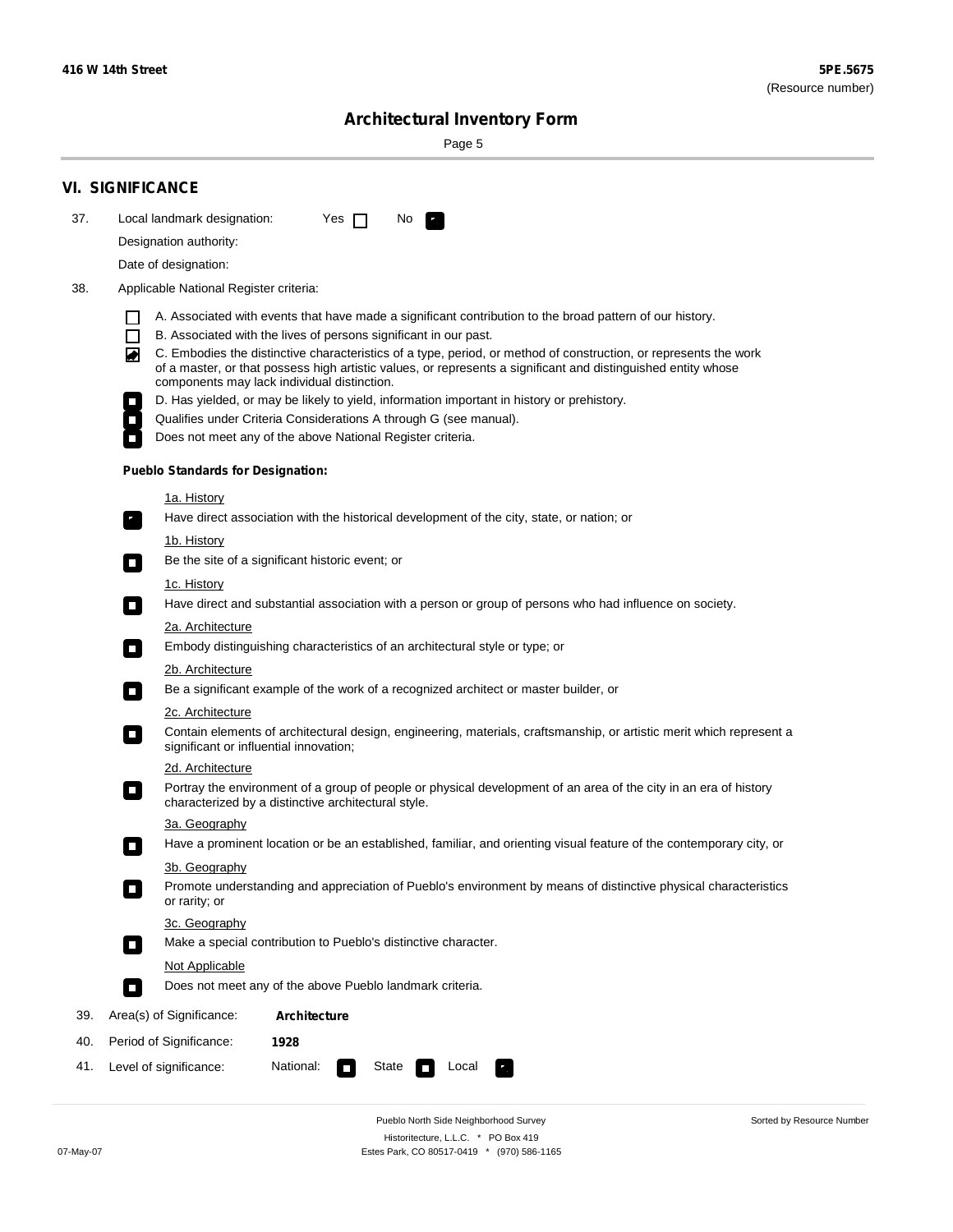Page 6

#### 42. Statement of significance:

This property is historically significant under Pueblo Local Landmark criterion 1A for its association with the development of **Pueblo's North Side Neighborhood, when more architecturally sophisticated buildings joined the smaller, plainer dwellings** originally constructed here. As well, the house is architecturally significant under National Register criterion C (Pueblo Local Landmark criterion 2A) as an excellent example of an English-Norman Cottage. However, the levels of architectural and historical significance are not to the extent that this property would qualify for individual listing in the National Register of Historic Places, the Colorado State Register of Historic Properties, or as a City of Pueblo Landmark. It is, nonetheless, a **contributing resource within any potential historic district.**

43. Assessment of historic physical integrity related to significance:

Constructed in 1928, this house exhibits a high level of physical integrity relative to the seven aspects of integrity as defined by the National Park Service and the Colorado Historical Society: location, setting, design, materials, workmanship, feeling, and association. It has not been notably altered since its construction. This property certainly retains sufficient physical **integrity to convey its architectural and historical significance.**

#### **VII. NATIONAL REGISTER ELIGIBILITY ASSESSMENT**



**classes. Its diversity of architectural styles and forms directly represents the city's changing economic and cultural climates. As well, the neighborhood is distinctive because it appears to have evolved independently of the area's dominant industry, steel manufacturing.**

> Yes Yes

No **DI**N/A No  $\blacksquare$  N/A  $\blacksquare$ 

If there is National Register district potential, is this building contributing:

If the building is in existing National Register district, is it contributing: 46.

#### **VIII. RECORDING INFORMATION**

| 47. | Photograph numbers): | <b>CD-ROM Photo Disc: North Side Photos</b><br>File Name(s): 14thstw416                                                       |
|-----|----------------------|-------------------------------------------------------------------------------------------------------------------------------|
|     | Negatives filed at:  | <b>Special Collections</b><br><b>Robert Hoag Rawlings Public Library</b><br>100 East Abriendo Avenue<br>Pueblo, CO 81004-4290 |
| 48. | Report title:        | <b>Pueblo North Side Neighborhood Survey</b>                                                                                  |
| 49. | $Date(s)$ :          | 07/12/05                                                                                                                      |
| 50. | Recorder(s):         | <b>Adam Thomas</b>                                                                                                            |
| 51. | Organization:        | Historitecture, L.L.C.                                                                                                        |
| 52. | Address:             | <b>PO Box 419</b>                                                                                                             |
|     |                      | Estes Park, CO 80517-0419                                                                                                     |
| 53. | Phone number(s):     | (970) 586-1165                                                                                                                |
|     |                      |                                                                                                                               |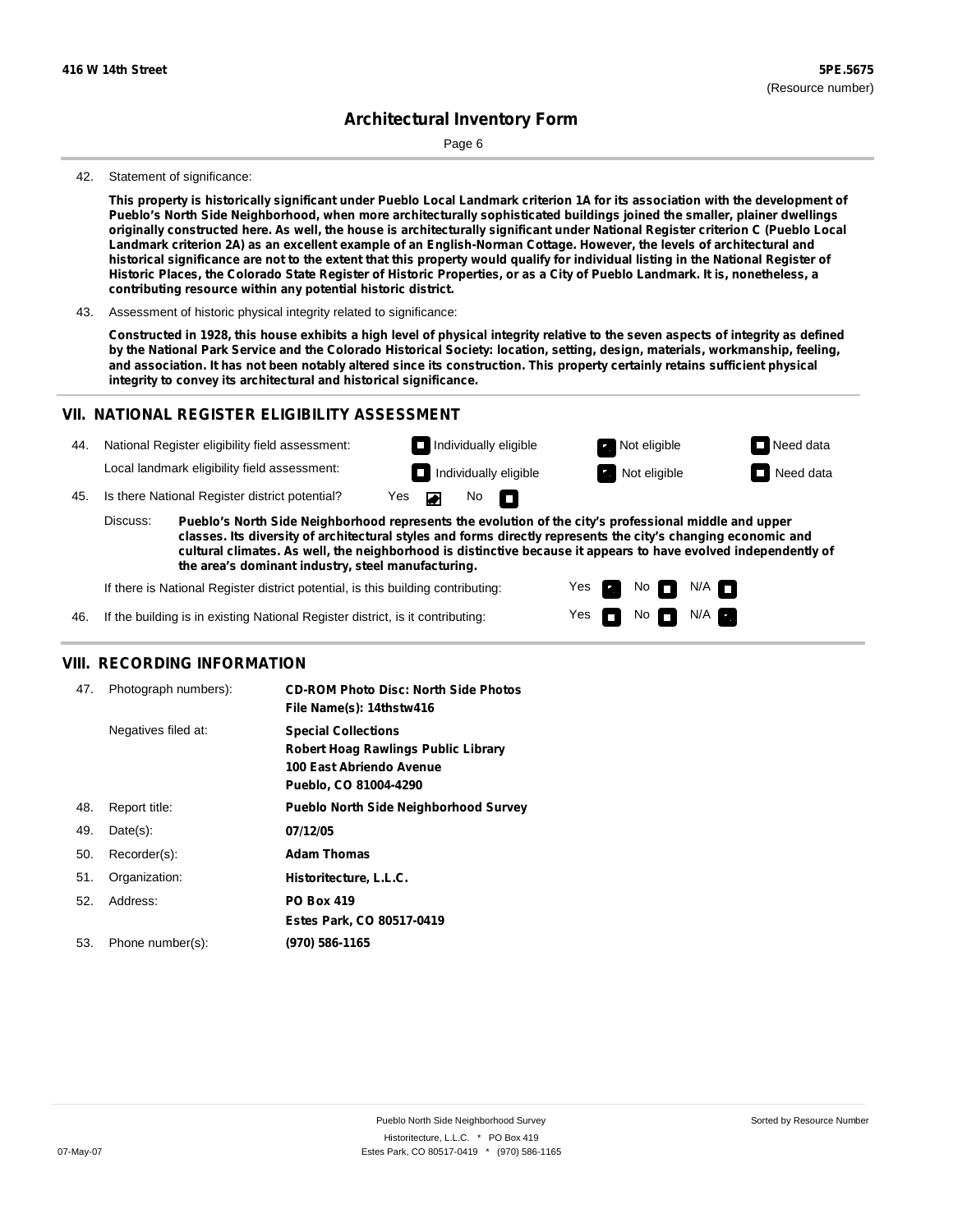

Page 7